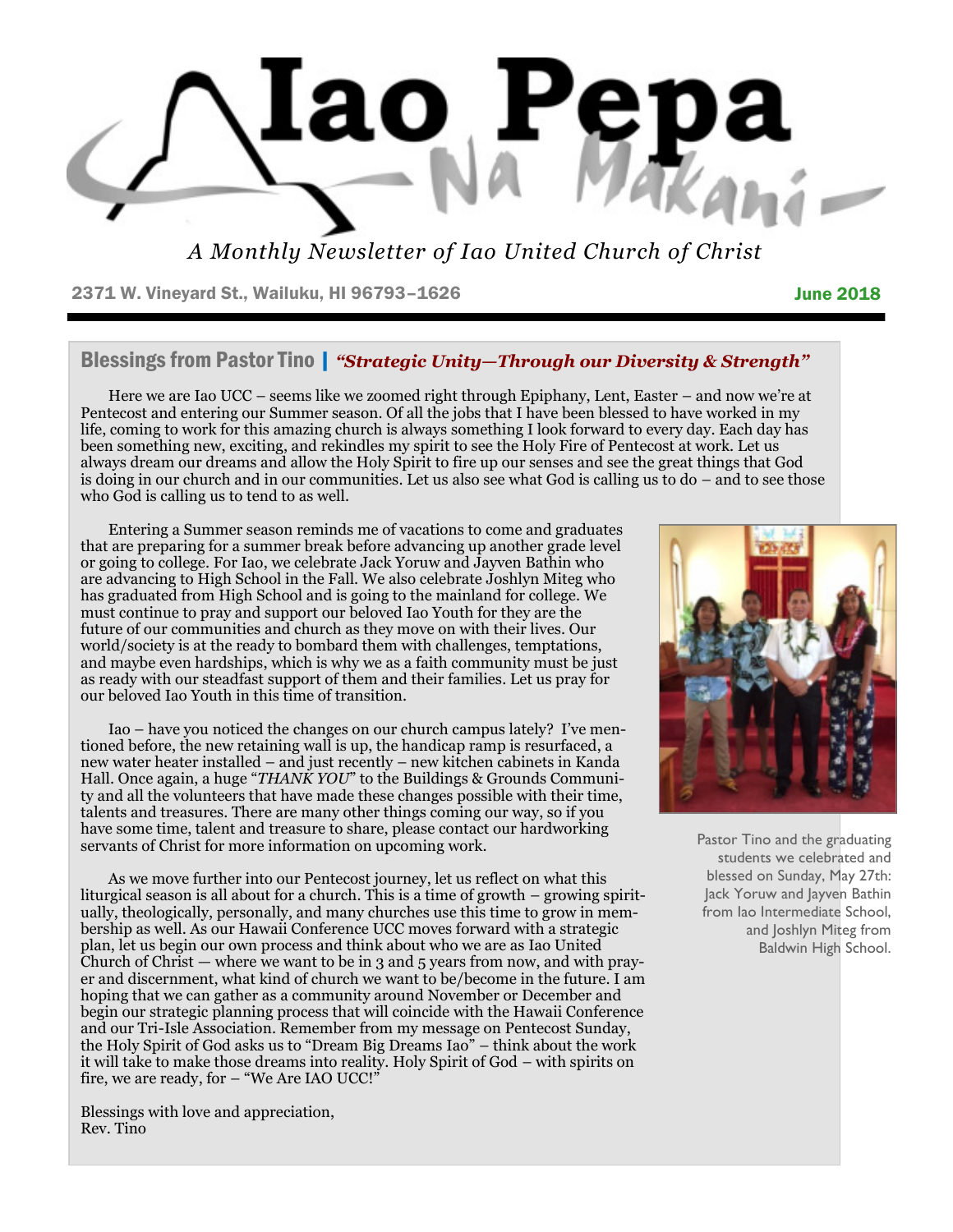### *June Lectionary*

### **June 3 2nd Sun. after Pentecost**

 1 Samuel 3:1-10 Psalm 81:1-10 2 Corinthians 4:5-12  **Mark 2:23-3:6** *Stretch Out Your Hand*

#### **June 10 3rd Sun. after Pentecost**

 1 Samuel 8:4-11 Psalm 130 2 Corinthians 4:13-5:1  **Mark 3:20-35** *The Will of God*

#### **June 17 4th Sun. after Pentecost**

 1 Samuel 15:34-16:13 Psalm 92:1-4, 12-15 2 Corinthians 5:6-17  **Mark 4:26-34** *Flourishing*

#### **June 24 5th Sun. after Pentecost**

 1 Samuel 17:32-49 Psalm 107:1-3, 23-32 2 Corinthians 6:1-13  **Mark 4:35-41** *In the Boat Together*

The lesson in **bold** is the focus of both the message of the day and any Sunday School lesson; and the italicized title is the theme for the Sunday service.  $\bullet$ 



*Pastor Tino and the Worshipping Community decided to order a new set of hymnals for the congregation. The Chalice Praise hymn books arrived last month and were dedicated on Sunday, June 10th.*



*Working at the church office is a delight in more ways than one, as folks bring goodies all the time for the pastor and his secretary. The above mangoes were from Howard Ikeda's neighbor's tree, and were super sweet and juicy. 'Tis the season! (for mangoes.)*

#### June Worship Readers:

*Jayven Bathin & Warren Orikasa* 

### June Worship Responsibilities\*

### June 3

Greeter: *Susan King* Head Usher: *Dennis Hashiro* Usher: *Javis Yoruw* Hostess: *Carolyn Kamidoi* Aloha Hour: *Anne Hill & Jane Akitaka* 

June 10 Aloha Hour: *Betsy Scheller & Linda Case-Tapia* 

 June 17 Aloha Hour: *Grace Murata & Jackie Murai* 

### June 24

Aloha Hour: *Maui Kosrae Etawi* 

*\* ( same greeter, ushers and hostess for the whole month )* 

### *June Birthdays*

- 6/3 Joyce Romero
- 6/4 Josaiah Warren
- 6/6 Isaiah Mathin
- 6/7 Javis Yoruw
- 6/10 Rita Whitford
- 6/11 Caroline Belsom
- 6/13 Sumiko Kuniyoshi
- 6/20 Corey Tanaka
- 6/21 Shizue Kadoyama Grace Mungwaath
- 6/24 Linda Johannes
- 6/27 Percival Tapia
- 6/28 Daniel Kamidoi
- 6/29 Makelyn Johannes
- 6/30 Shawn Yinmed

# **Aloha Hour Supplies**

*For Aloha Hour, the Buildings and Grounds Team will have a plastic tub set up with supplies used. There will be supplies such as plates, cups, utensils, and napkins. This plastic tub will be located in Fujitomo Hall.* 

*On Sundays, Aloha Hour hosts/hostesses are asked to bring the tub down from Fujitomo Hall and returned to the same location after. Please list on the tub any items needing re-stocking and the Team will make every effort to keep up with the inventory.*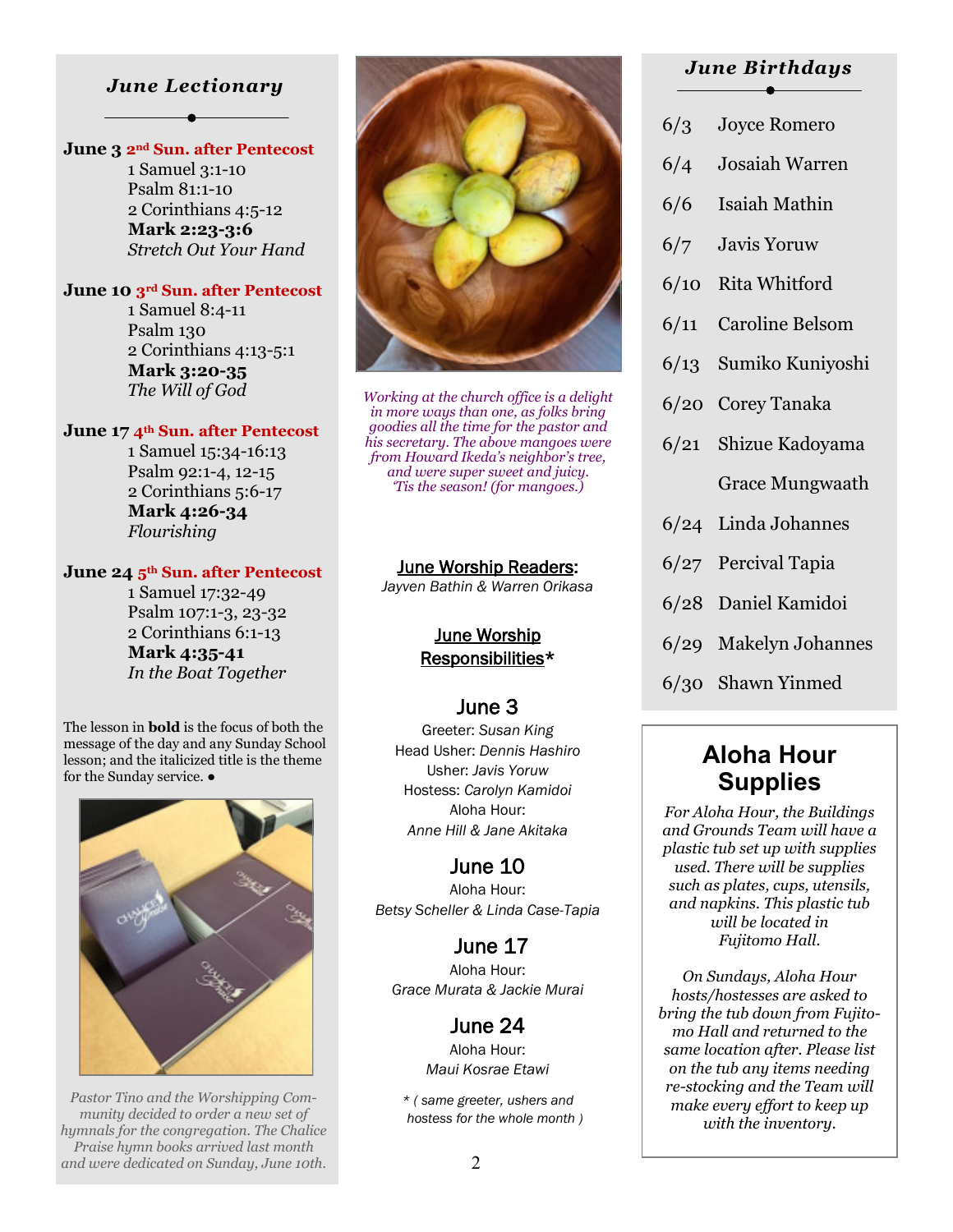# **Iao UCC in the Hawai'i Conference**

### **At the May Tri-Isle Mokupuni**

Iao UCC sent a good contingent of folks to the annual Tri-Isle Association mokupuni meeting last May, at which new TIA president Warren Orikasa and treasurer Tino Cordova were installed. Here's a group picture of our members at the mokupuni at Po'okela Church:



### **196th Aha Pae'aina**

This year's statewide annual meeting of the Hawaii Conference UCC was held on June 6th to 9th at the Community Church of Honolulu. Iao UCC's delegates to the Aha Makua (the main meeting on June 8 and 9) included moderator Tim Stewart, Warren Orikasa, Youlida Yoruw, and our youth delegates Francis Yinmed and Maverick Falan. In addition, Tim, Warren and Youlida attended the UCC Polity classes and seminars that took place all day on Thursday, June 7th. The main topic at the Aha this year was a revamping of the the Hawai'i Conference's mission statement and strategic initiatives—an historic and important development in the life of the HCUCC.

### Upcoming Noteworthy Events for your Calendar

**Thur. thru Sat., June 7-9 Hawaii Conference UCC 196th** *'Aha Pae'aina* Community Church of Honolulu, O'ahu

### **Sunday, June 10**

**Bible Study (Session #3)**  11 a.m. (Kanda Hall)

### **Wednesday, June 13**

**Finance Committee** 5:30 p.m. (Fujitomo Hall)

**Friday, June 15 Iao Preschool Father's Day Breakfast** 8 a.m. (Watanabe Hall)

### **Friday, June 15**

**Ladies' Lunch Bunch** 11 a.m. (Sanctuary)

### **Sunday, June 24**

**Worshiping Community** 11 a.m., after Aloha Hour (Fujitomo or Kanda Hall)

### **Sunday, June 24**

**Witnessing/Reconciling & Outreach Community** 11 a.m., after Aloha Hour (Sanctuary)

> **Mon. thru Fri., June 25-29 UCC Western Regional Youth Event**  UH Manoa Campus, Honolulu, O'ahu

> > **Wednesday, June 27 COUNCIL** 5:30 p.m. (Fujitomo Hall)

## **IAO UCC BAZAAR 2018**

*The church will once again have its Annual Bazaar which will take place this year on* 

### *Saturday, August 4th, from 8 am to 1 p.m.*

*Please plan on contributing bazaar items and bringing them to Kanda Hall during the month of July.*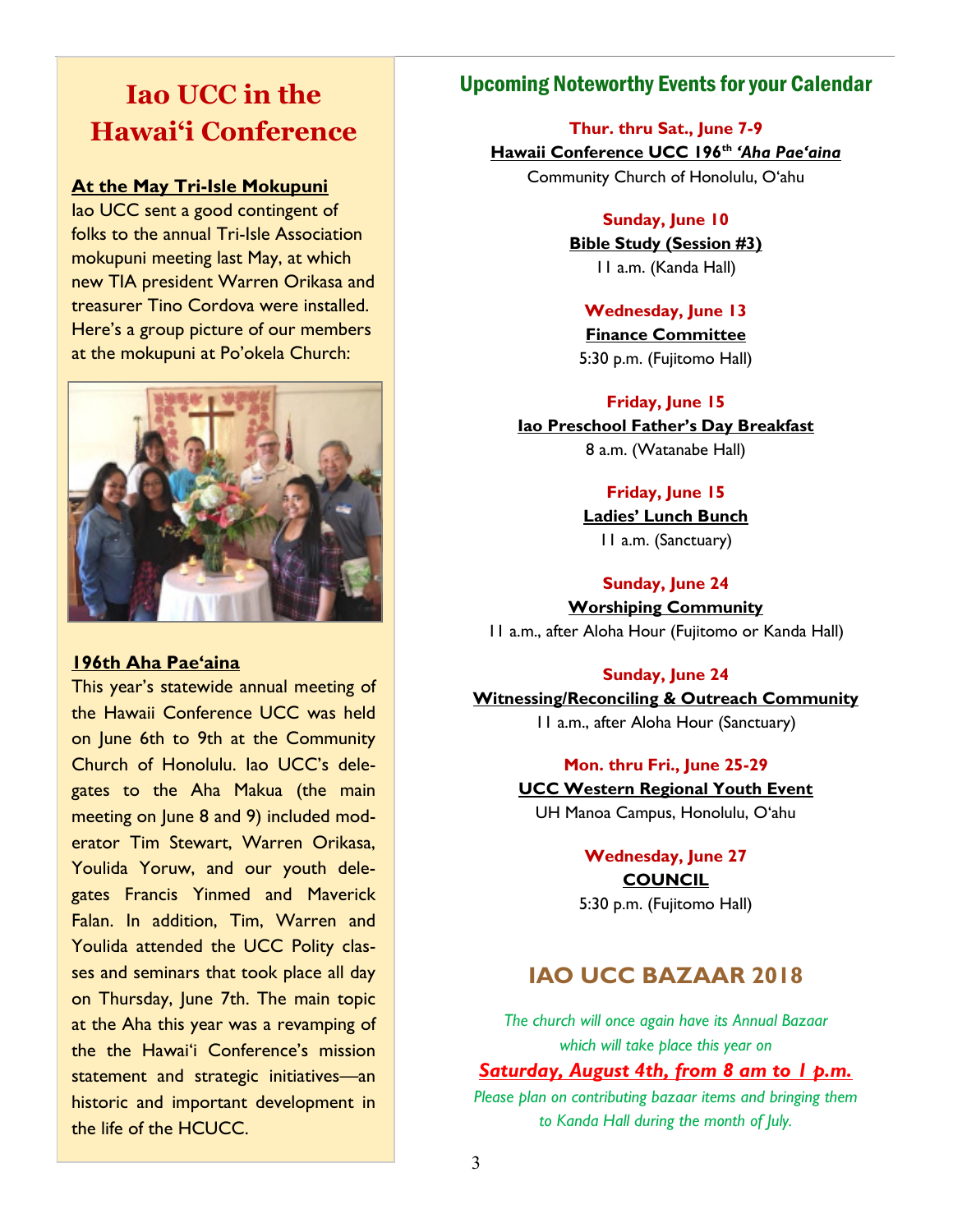### **Warren's Mana'o** {Our own Warren Orikasa is the incoming president of the Tri-Isle Association UCC}

#### **WHERE ARE WE?**

During the Hawaii Conference's recent sessions on strategic planning, we heard consistently that "*we* are the Conference." This deliberate statement was in response to the concerns of many throughout our state that the previous Conference should have been more closely involved with the individual churches. The strategic planning effort will continue at our Aha Pae'aina this month, and will continue thereafter as implementation efforts develop.

In our Tri-Isle Association, likewise, we are obligated to create opportu-



nities for dialog with all of our member and affiliate churches. A deliberate effort should be made to meet personally with the individual church leaders and members to discuss increasing our interactions with one another. "*We* are the Association!"

It is my intent to invite our sister/brother churches to appropriate and convenient venues so that we can chat about our UCC denomination and its relevance to us. We can also chat about our perceived relationships, existent or not. We can chat about our future. Most importantly, we can just chat.

#### **ETCL**

The Tri Isle Association has been active with an innovative educational concept entitled "Equipping Tomorrow's Church Leaders," or ETCL. Nationally recognized professors have presented several seminars in the past two years. Many of our Iao UCC members have participated. Most of our association's pastors have participated. ETCL provides an opportunity for our ministers to continue their educational path as well as an opportunity for lay members to have open theological conversations with recognized leaders of our denomination. It's an excellent program. I would encourage everyone to consider attending.

#### **AND THEN**…

Most of us joined a church so we could worship, find peace, practice our faith, and be in the company of like-minded people. Expanding our participation to the Association and Conference levels gives us opportunities to expand our practicing faith in the company of a broader congregation.

Peace. Warren Orikasa

| <b>TED CHURCH OF CHRIST</b>                                                                             | FERENCE                                                                                                                                                                                                                       |                                                                                                                  |
|---------------------------------------------------------------------------------------------------------|-------------------------------------------------------------------------------------------------------------------------------------------------------------------------------------------------------------------------------|------------------------------------------------------------------------------------------------------------------|
|                                                                                                         |                                                                                                                                                                                                                               |                                                                                                                  |
| May 18, 2018                                                                                            |                                                                                                                                                                                                                               |                                                                                                                  |
|                                                                                                         |                                                                                                                                                                                                                               |                                                                                                                  |
| Dear Members of our Hawai'i Conference UCC,                                                             |                                                                                                                                                                                                                               |                                                                                                                  |
|                                                                                                         |                                                                                                                                                                                                                               | For weeks we have been witnessing the awesome movements of nature disastrously impacting human beings            |
|                                                                                                         | and human built things in the Puna district on the slopes of Kilauea. Those of you reaching out in the midst<br>of smoke, fire, earthquakes, and explosive eruptions to care for those immediately affected are heroes of the |                                                                                                                  |
| human spirit, and we salute you.                                                                        |                                                                                                                                                                                                                               |                                                                                                                  |
|                                                                                                         | Those of us anxiously watching and praying from a safer distance want you to know we are with you and                                                                                                                         |                                                                                                                  |
|                                                                                                         | eager to help. The Hawai'i Conference staff fields reports and calls daily about the developing situation and                                                                                                                 |                                                                                                                  |
|                                                                                                         | needs. Our national setting of the United Church of Christ is reaching out with One Great Hour of<br>Sharing emergency funds, and many generous folk have been building up our Hawai'i Disaster Relief Fund                   |                                                                                                                  |
| locally to distribute as impacts are assessed.                                                          |                                                                                                                                                                                                                               |                                                                                                                  |
|                                                                                                         | Our three churches in Puna, Kalapana Maunakea First Hawaiian Congregational Church, Opihikao                                                                                                                                  |                                                                                                                  |
|                                                                                                         | to road closures and the red alert, especially affecting Opihikao. Church members, friends and relatives in                                                                                                                   | Congregational Church, and Puula UCC, have had to cancel or move their services and school programs due          |
|                                                                                                         | the area have needed to find new housing and storage as a result of mandatory evacuations and poor air                                                                                                                        |                                                                                                                  |
| may yet still erupt.                                                                                    | quality. And no one knows how long this will last or how much more or exactly where lava, ash, and vog                                                                                                                        |                                                                                                                  |
|                                                                                                         |                                                                                                                                                                                                                               |                                                                                                                  |
|                                                                                                         |                                                                                                                                                                                                                               |                                                                                                                  |
| In all the uncertainty, let us remind one another of what we do know as brothers and sisters in Christ. |                                                                                                                                                                                                                               |                                                                                                                  |
|                                                                                                         | out of our caves of fear and isolation to witness to the presence of Ke Akua among us through acts of                                                                                                                         | Through the earthquakes, wind and fire, the "still small voice" of God never ceases. It is a voice that calls us |
|                                                                                                         |                                                                                                                                                                                                                               | healing and self-giving. Let us hold one another close as creation groans-waiting for us, the ones of God-       |
| to be revealed as people of active faith, hope, and love.                                               |                                                                                                                                                                                                                               |                                                                                                                  |
| In Christ's Aloha,                                                                                      |                                                                                                                                                                                                                               |                                                                                                                  |
|                                                                                                         |                                                                                                                                                                                                                               | Bridge & Patter                                                                                                  |
| Galni Ale<br>Gabrielle Chavez.                                                                          | Op Boy O<br>Richard Kamarra,                                                                                                                                                                                                  |                                                                                                                  |
| Interim Conference Minister                                                                             | Associate Conference Minister                                                                                                                                                                                                 | Dorothy Lester,<br>Acting Associate Conference<br>Minister                                                       |
| anticipation before                                                                                     | $\mathcal{L} = \{ \mathcal{L} \in \mathcal{L} \} \cup \{ \mathcal{L} \}$                                                                                                                                                      |                                                                                                                  |
| Kenneth Makuakane                                                                                       | Sherman Hoc.                                                                                                                                                                                                                  |                                                                                                                  |
| Associate Conference Minister<br>Papa Makua                                                             | Executive Director<br>Hawai'i Conference Foundation                                                                                                                                                                           |                                                                                                                  |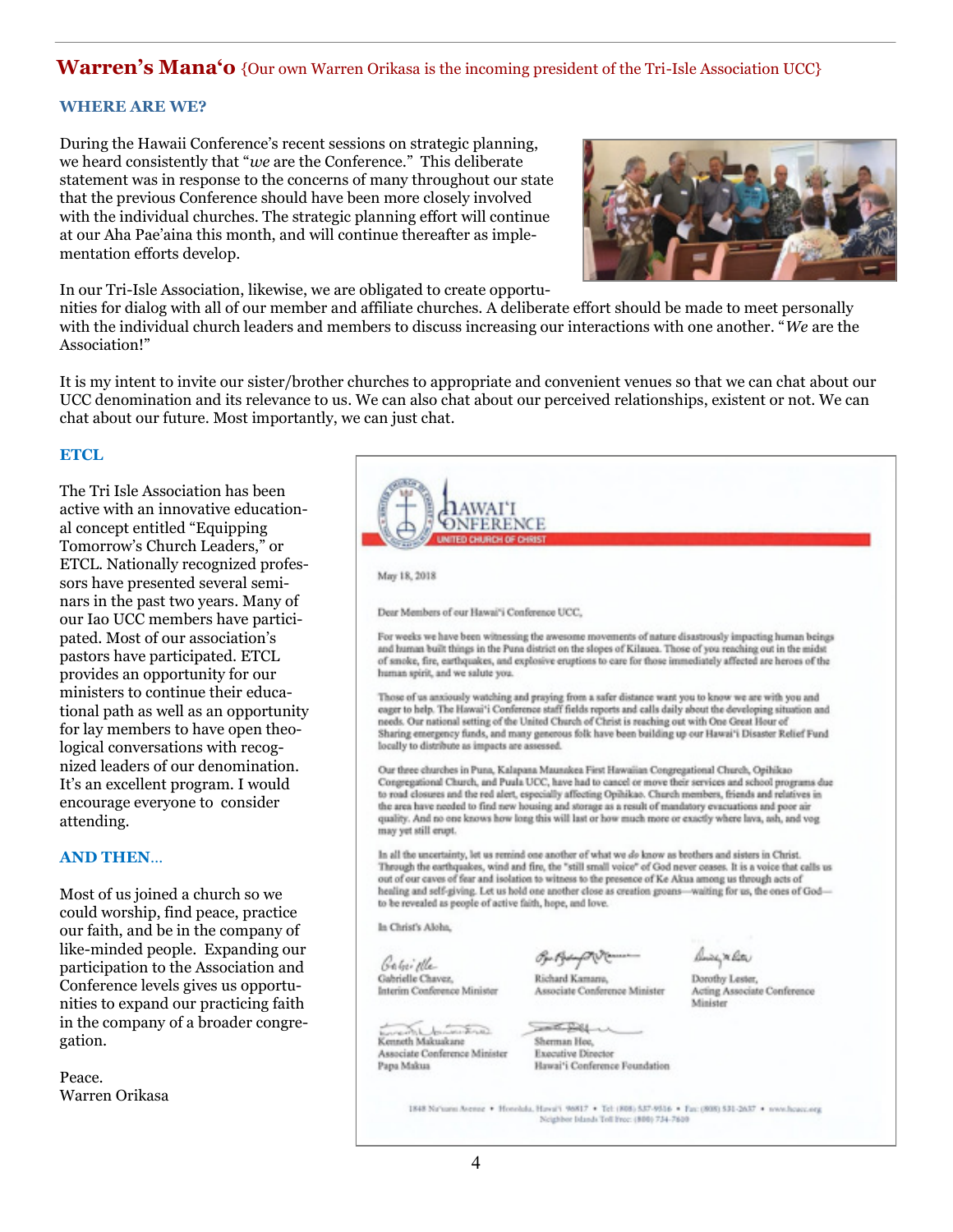

When Carolyn Kamidoi was visiting with her mom at Leahi Hospital in Honolulu in early May,

#### **Nobuye Nakamura**

(Bill's wife), who is also a resident at Leahi, expressed this sentiment: *"I miss Iao Congregational Church and want to say hello to all my friends there. I want to come visit with all of you!"* (paraphrased)



**Photo above is of Our latest high school graduate, our dear Joshlyn Miteg**

**Photos on the right are of Pastor Tino's family visiting with him in early June**



Above: ladies (angels) of the church preparing meals to be served at the homeless shelter.

Below: a display in the sanctuary on the day after the Santa Fe school shooting.









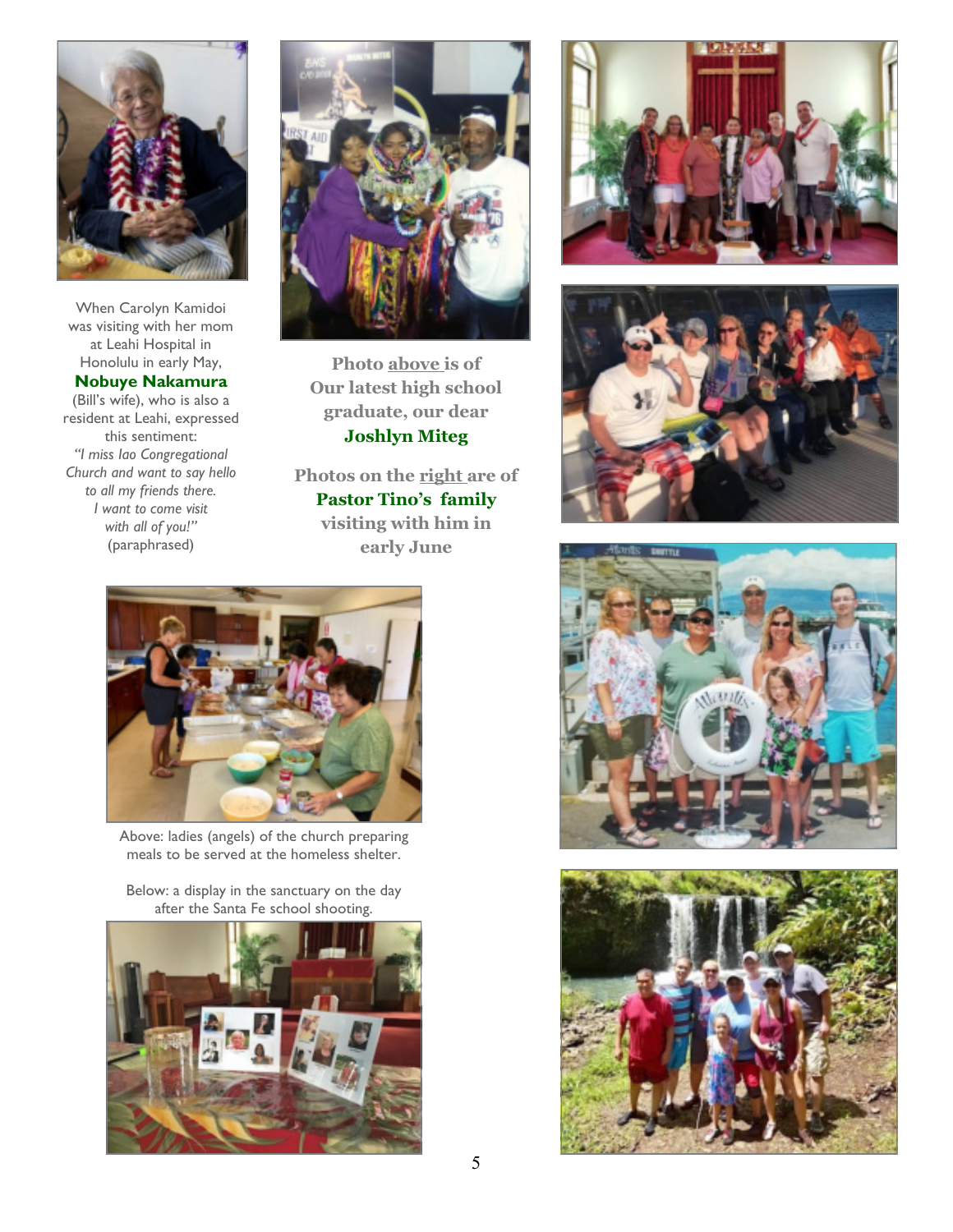### **Join the** *Nā Hoaloha* **'ohana**



*Nā Hoaloha* is a nonprofit agency based in Maui, with a mission to provide services that allow seniors and persons with disabilities to remain independent in their homes.

It is a grassroots organization promoting social responsibility and advocacy by empowering volunteers to nurture relationships with, and meeting the needs of, Maui County's *kupuna*.

*We are currently looking for a few dedicated volunteer board members to further Nā Hoaloha's goals.* 

If you can contribute your time, thoughtfulness, and leadership, and are interested in exploring this opportunity, we would love to meet you. We're especially looking for individuals who reflect Maui's diversity, with energy, time and good ideas for programs that will enhance the quality of life of our kupuna.

Please send a resume and short bio by email to [board@nahoaloha.org](mailto:Board@nahoaloha.org) or by postal mail to:

 *Nā Hoaloha*  ATTN: Nominating Committee PO Box 3208 Wailuku, HI 96793,

...by June 30, 2018.

For more information, please visit our website at [www.nahoaloha.org](http://www.nahoaloha.org/)

*Mahalo nui loa!*

### **A Letter to the Governor**

### May 12, 2018

The Honorable David Y. Ige Governor, State of Hawaii Executive Chambers, State Capitol Honolulu, HI 96813

Dear Governor Ige,

 As a member of the Tri-Isle Association of the Hawaii Conference of the United Church of Christ, we at Iao United Church of Christ in Wailuku would like to go on record asking state lawmakers to ensure that the more than 250 tenants at the Front Street Apartments in Lahaina remain in low-income housing.

 To allow the raising of rent by more than 100% would effectively evict them from the Apartments and leave them without affordable housing. Many would become homeless, and number of them have children or are disabled.



 We understand that promises were made to keep the apartments serving low-income

tenants for at least 50 years, but a loophole has allowed the situation to be changed. We pray that you and our state lawmakers will find a way to continue to provide housing for the most vulnerable people in our society.

Blessings,

Rev. Florentino C. Cordova Pastor, Iao UCC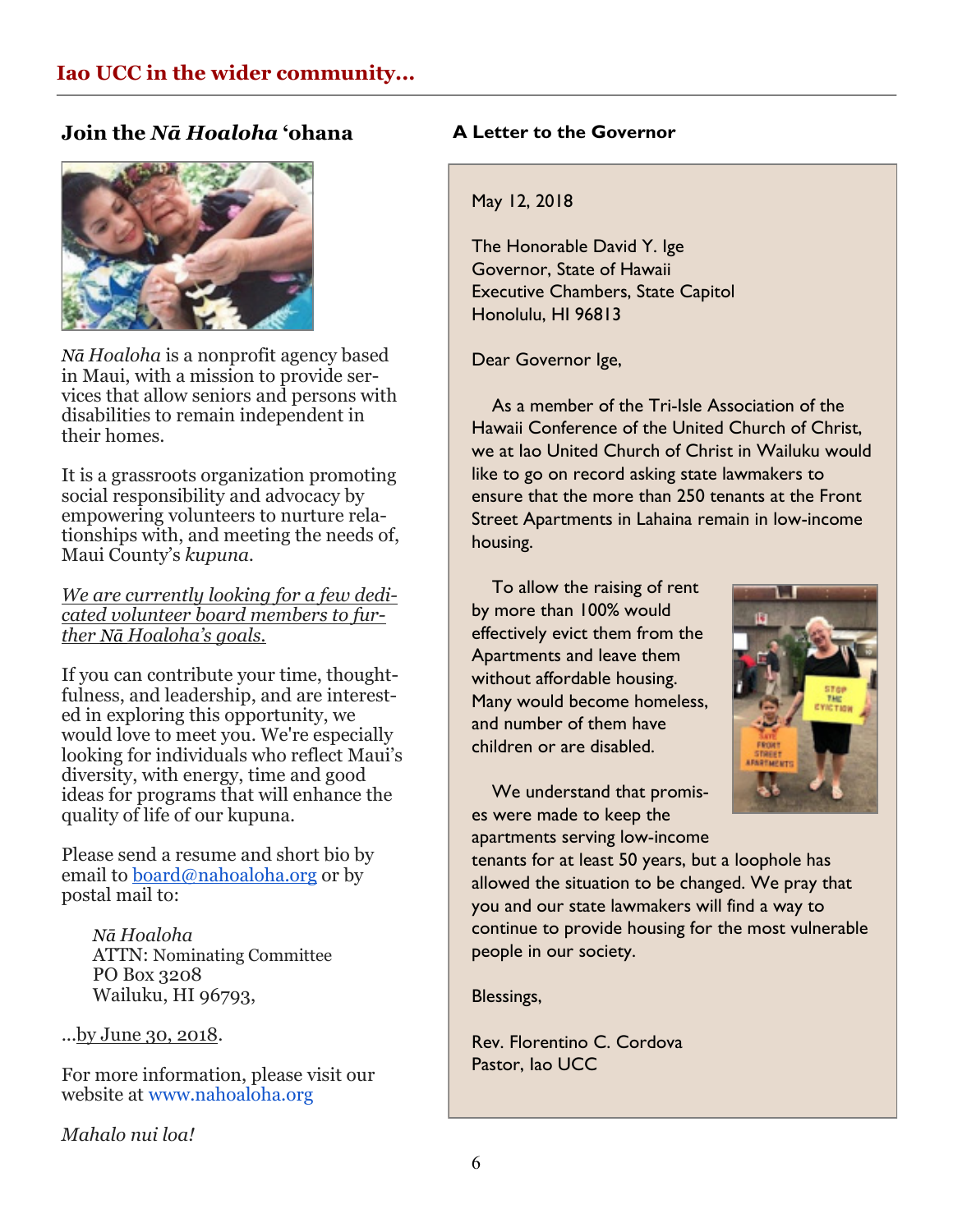| <b>June 2018</b>                                                                                                                                                                                                                                                                                                                                                     |                                                                 |                                       |                                                                         |                                                                                          |                                                                                                |                                                                                           |  |  |
|----------------------------------------------------------------------------------------------------------------------------------------------------------------------------------------------------------------------------------------------------------------------------------------------------------------------------------------------------------------------|-----------------------------------------------------------------|---------------------------------------|-------------------------------------------------------------------------|------------------------------------------------------------------------------------------|------------------------------------------------------------------------------------------------|-------------------------------------------------------------------------------------------|--|--|
| Iao United Church of Christ                                                                                                                                                                                                                                                                                                                                          |                                                                 |                                       |                                                                         |                                                                                          |                                                                                                |                                                                                           |  |  |
| Sunday                                                                                                                                                                                                                                                                                                                                                               | Monday                                                          | Tooutan                               | <b>Wednesday</b>                                                        | <b>Thursday</b>                                                                          | Friday                                                                                         | Saturday                                                                                  |  |  |
| <b>Ad 2016</b><br>May 2018<br>TWT<br>TWTFS<br>F<br>M.<br>$\overline{\mathbf{x}}$<br>×<br><b>SI</b><br>12 13 14<br>ń.<br>×<br>$\frac{1}{2}$<br>90<br>11 12<br>×<br>g.<br>$\mathbb{H}$<br>10<br>18<br>16<br>17<br>16 19<br>15<br>16<br>17<br>18 19 20 21<br>13<br>14<br>23 28 25 26 27 28<br><b>in</b><br>21 22 29 24 25 26<br>$22 -$<br>29 30 31<br>59<br>28 29 30 31 |                                                                 |                                       |                                                                         |                                                                                          | 1<br>6:00 PM<br>Kosraen<br>Women's<br>Fellowship (S)                                           | 2<br>7:30 PM AA (K)<br>Pastor Tino's "Staycation" with family                             |  |  |
|                                                                                                                                                                                                                                                                                                                                                                      |                                                                 |                                       |                                                                         | 7                                                                                        |                                                                                                |                                                                                           |  |  |
| 3<br>11:00 AM<br><b>Youth</b><br>Activity<br>(Parsonage)<br>11:00 AM<br>Bazaar                                                                                                                                                                                                                                                                                       | 4                                                               | 5                                     | 6<br>9:15 AM -10:30<br>AM AI Anon (K)                                   | 6:30 AM -8:15<br>AM Rotary of<br>Maui (Kanda)<br>6:15 PM -7:45<br>PM Chair (S)           | 8<br>6:00 PM<br>Kosraen<br>Women's<br>Fellowship (S)                                           | 9<br>8:00 AM<br>Micronesian<br><b>Church Yard</b><br><b>Cleanup Day</b><br>7:30 PM AA (K) |  |  |
| mmittee (I                                                                                                                                                                                                                                                                                                                                                           |                                                                 |                                       |                                                                         | Aha Pae'Aina (Community Church of Honolulu)                                              |                                                                                                |                                                                                           |  |  |
| Pastor Tino's "Staycation" with family (will be in for a few hours on Wednesdays)                                                                                                                                                                                                                                                                                    |                                                                 |                                       |                                                                         |                                                                                          |                                                                                                |                                                                                           |  |  |
| 10<br>11:00 AM<br><b>Bible St.#3</b><br>11:00 AM<br>Stewarding (F)<br><b>Dedication</b><br>of Chalice                                                                                                                                                                                                                                                                | П<br>Kamehameha<br>Day<br>Pastor's Day<br>Off (Office)<br>Open) | 12<br>Support<br>Group<br>Visitations | 13<br>9:15 AM -10:30<br>AM AI Anon (K)<br>5:30 PM<br><b>FINANCE (F)</b> | 14<br>6:30 AM -8:15<br>AM Rotary of<br>Maui (Kanda)<br>Flag Day                          | 15<br><b>MA 00:55</b><br>adies' Lunch<br>Bunch<br>(Banctuary)<br>6:00 PM<br>Kosraen<br>Women's | 16<br>7:30 PM AA<br>(Sanctuary)                                                           |  |  |
| Fellowship (S)<br>Habitat for Humanity -- Global Village #2 -- staying in Kanda Hall                                                                                                                                                                                                                                                                                 |                                                                 |                                       |                                                                         |                                                                                          |                                                                                                |                                                                                           |  |  |
| 17<br>Father's<br>Day<br>Habitat for                                                                                                                                                                                                                                                                                                                                 | 18<br>Pastor's Day<br>Off (Office)<br>Open)                     | 19                                    | 20<br>9:15 AM -10:30<br>AM AI Anon (K)                                  | 21<br>6:30 AM -8:15<br>AM Rotary of<br>Maui (Kanda)                                      | 22<br>6:00 PM<br>Kosraen<br><b>Women's</b><br>Fellowship (S)                                   | 23<br>7:30 PM AA (K)                                                                      |  |  |
| 24                                                                                                                                                                                                                                                                                                                                                                   | 25                                                              | 26                                    | 27                                                                      | 28                                                                                       | 29                                                                                             | 30                                                                                        |  |  |
| 11:00 AM<br><b>Witnessing &amp;</b><br>Reconciling<br>(5)<br>11:00 AM<br>Worshiping                                                                                                                                                                                                                                                                                  | Pastor's Day<br>Off (Office)<br>Open)                           |                                       | 9:15 AM -10:30<br>AM AI Anon (K)<br>5:30 PM<br><b>COUNCIL (F)</b>       | 6:30 AM -8:15<br>AM Rotary of<br>Maui (Kanda)<br>5:30 PM FACE<br>Meeting<br>(Kanda Hall) | 6:00 PM<br>Kosraen<br><b>Women's</b><br>Fellowship (S)                                         | 8:00 AM<br>Cosrae Etawi<br>ard Cleanup<br>Day                                             |  |  |







In the photo to the right, the tutors from left to right: Aunties Anna, Jane, Katherine, Lisa, Carolyn, Heidi & Lynette. (Missing: Aunties Grace, Jody, Kathy and Youlida.)

**May 23, 2018 Last Day of After-School Tutoring**